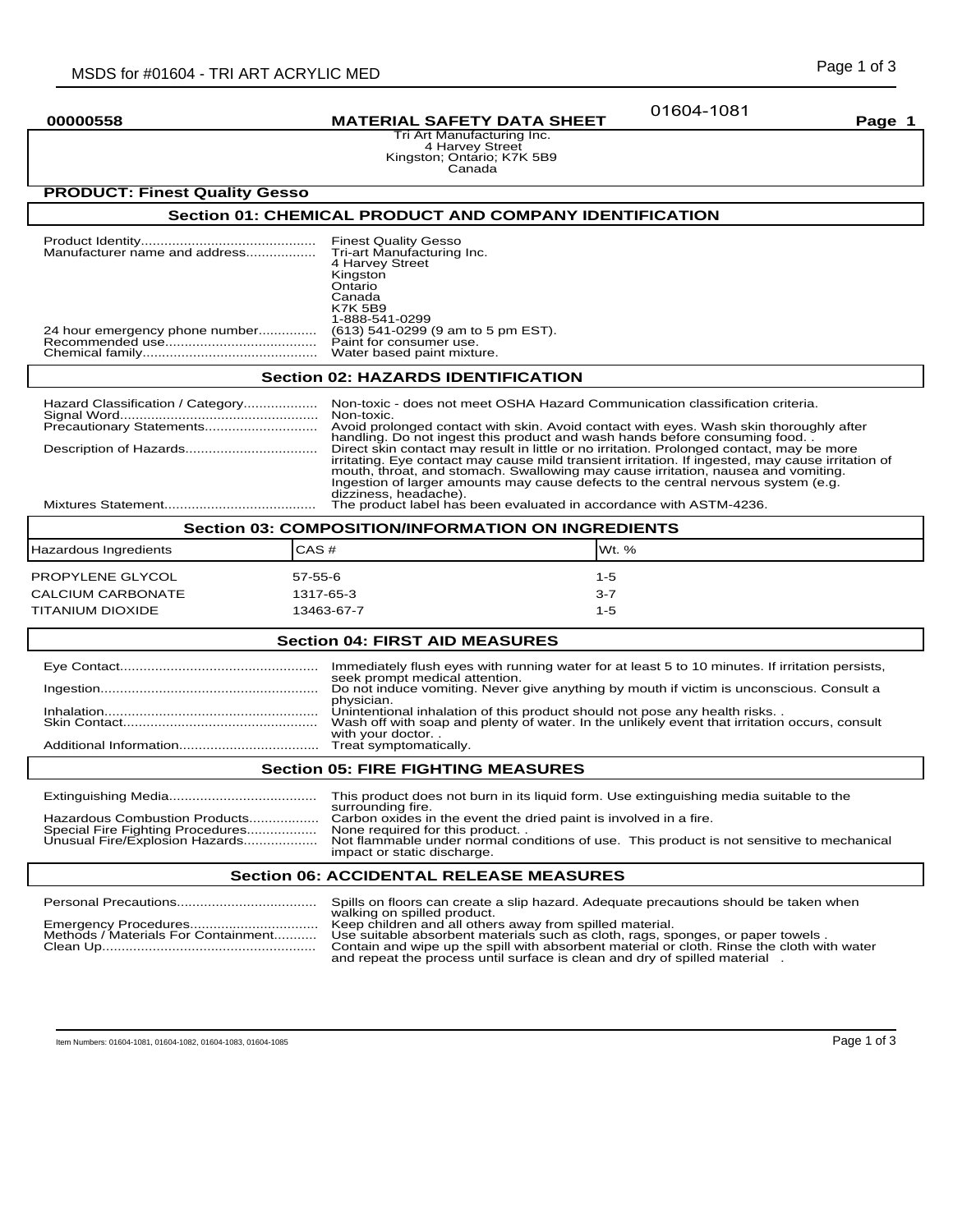## **00000558 MATERIAL SAFETY DATA SHEET Page 2**

# **PRODUCT: Finest Quality Gesso**

## **Section 07: HANDLING AND STORAGE**

| Avoid contact with skin, eyes and clothing. Wash thoroughly after handling. Keep away                                                                                                                                     |
|---------------------------------------------------------------------------------------------------------------------------------------------------------------------------------------------------------------------------|
| from extreme heat and flame. Keep containers tightly closed when not in use.<br>Store in a cool, dry, well ventilated area. Do not freeze. Recommended storage<br>temperature: $0 - 30^{\circ}$ C (32 - 86 $^{\circ}$ F). |
|                                                                                                                                                                                                                           |

#### **Section 08: EXPOSURE CONTROLS/PERSONAL PROTECTION**

| <b>Exposure Limits</b>  |                      |                                                                                                                                                                                                                                                                                                                                                     |                                                                   |                 |                                                                                   |
|-------------------------|----------------------|-----------------------------------------------------------------------------------------------------------------------------------------------------------------------------------------------------------------------------------------------------------------------------------------------------------------------------------------------------|-------------------------------------------------------------------|-----------------|-----------------------------------------------------------------------------------|
| Ingredients             | <b>TWA</b>           | <b>ACGIH TLV</b><br><b>STEL</b>                                                                                                                                                                                                                                                                                                                     | <b>OSHA PEL</b><br>PEL                                            | <b>STEL</b>     | <b>NIOSH</b><br>IREL                                                              |
| PROPYLENE GLYCOL        | $10 \text{ vmq/m}$ 3 | Not established                                                                                                                                                                                                                                                                                                                                     | Not established                                                   | Not established | Not established                                                                   |
| CALCIUM CARBONATE       | Not established      | Not established                                                                                                                                                                                                                                                                                                                                     | 15 mg/m3 Total<br>dust; $5 \text{ mg/m}$ 3<br>Respirable fraction | Not established | 10 mg/m3 Total<br>dust; $\overline{5}$ mg/m $\overline{3}$<br>Respirable fraction |
| <b>TITANIUM DIOXIDE</b> | $10 \text{ mg/m}$    | Not established                                                                                                                                                                                                                                                                                                                                     | 15 mg/m3 Total dust Not established                               |                 | Lowest feasible<br>concentration                                                  |
|                         |                      | No personal protective equipment is necessary when handling or using this product.<br>No special protective clothing is required to use this product.<br>Take the necessary precautions to avoid liquid contact with eyes.<br>No gloves are required to handle this product.<br>No special ventilation requirements are necessary for this product. |                                                                   |                 |                                                                                   |

### **Section 09: PHYSICAL AND CHEMICAL PROPERTIES**

|                                       | Liquid.<br>White.                   |
|---------------------------------------|-------------------------------------|
|                                       | Mild odour.                         |
|                                       | No data.                            |
|                                       | No data.                            |
| Vapour Pressure (mm Hg)               | Similar to water.                   |
|                                       | $8.5 - 9.5$                         |
| Relative Density / Specific Gravity   | 1.02-1.67 (calculated).             |
|                                       | $0^{\circ}$ C / 32 $^{\circ}$ F.    |
|                                       | Dilutable in water.                 |
| Initial Boiling Point / Boiling Range | $100^{\circ}$ C / 212 $^{\circ}$ F. |
|                                       | Similar to water.                   |
| Flash Point (deg C), Method           | Non-flammable.                      |
| Auto Ignition Temperature (deg C)     | Not applicable.                     |
| Upper Flammable Limit (% Vol)         | Not applicable.                     |
| Lower Flammable Limit (% Vol)         | Not applicable.                     |
| Coefficient of Water/Oil Distribution | No data.                            |
|                                       | 71-75%.                             |
|                                       | 2000 - 5200 poise, #92 spindle.     |

# **Section 10: STABILITY AND REACTIVITY**

|  | Stable under the recommended storage and handling conditions prescribed.<br>Will not occur.<br>Hazardous Products Of Decomposition None known, refer to hazardous combustion products in Section 5.<br>There are no known incompabilities. |
|--|--------------------------------------------------------------------------------------------------------------------------------------------------------------------------------------------------------------------------------------------|
|--|--------------------------------------------------------------------------------------------------------------------------------------------------------------------------------------------------------------------------------------------|

## **Section 11: TOXICOLOGICAL INFORMATION**

|                               | Skin and eye contact are possible routes of exposure. Mists and vapours are unlikely to be<br>generated during intended use of this product. Do not take internally or ingest this product.<br>Ingestion of large amounts may be harmful. If product is heated or mists are formed,<br>inhalation may cause irritation to the nose, throat and respiratory tract. Direct skin contact<br>may result in little or no irritation. Prolonged contact may be more irritating. Eye contact<br>may cause mild transient irritation. May cause irritation of mouth, throat, and stomach.<br>Swallowing may cause irritation, nausea and vomiting. |
|-------------------------------|--------------------------------------------------------------------------------------------------------------------------------------------------------------------------------------------------------------------------------------------------------------------------------------------------------------------------------------------------------------------------------------------------------------------------------------------------------------------------------------------------------------------------------------------------------------------------------------------------------------------------------------------|
|                               | None known.<br>This product contains titanium dioxide, an IARC Group 2B carcinogen. However, the<br>titanium dioxide used in this product is in a non respirable form and under normal<br>conditions of use, Titanium dioxide cannot become airbourne. The carcinogenic effects of                                                                                                                                                                                                                                                                                                                                                         |
| Aggravated Medical Conditions | titanium dioxide are therefore not applicable to this product.<br>None are anticipated under normal use.                                                                                                                                                                                                                                                                                                                                                                                                                                                                                                                                   |

Item Numbers: 01604-1081, 01604-1082, 01604-1083, 01604-1085 **Page 2 of 3** and 2011 11 and 2012 11 and 2012 12 and 2012 12 and 2012 12 and 2012 12 and 2012 12 and 2013 **Page 2 of 3**